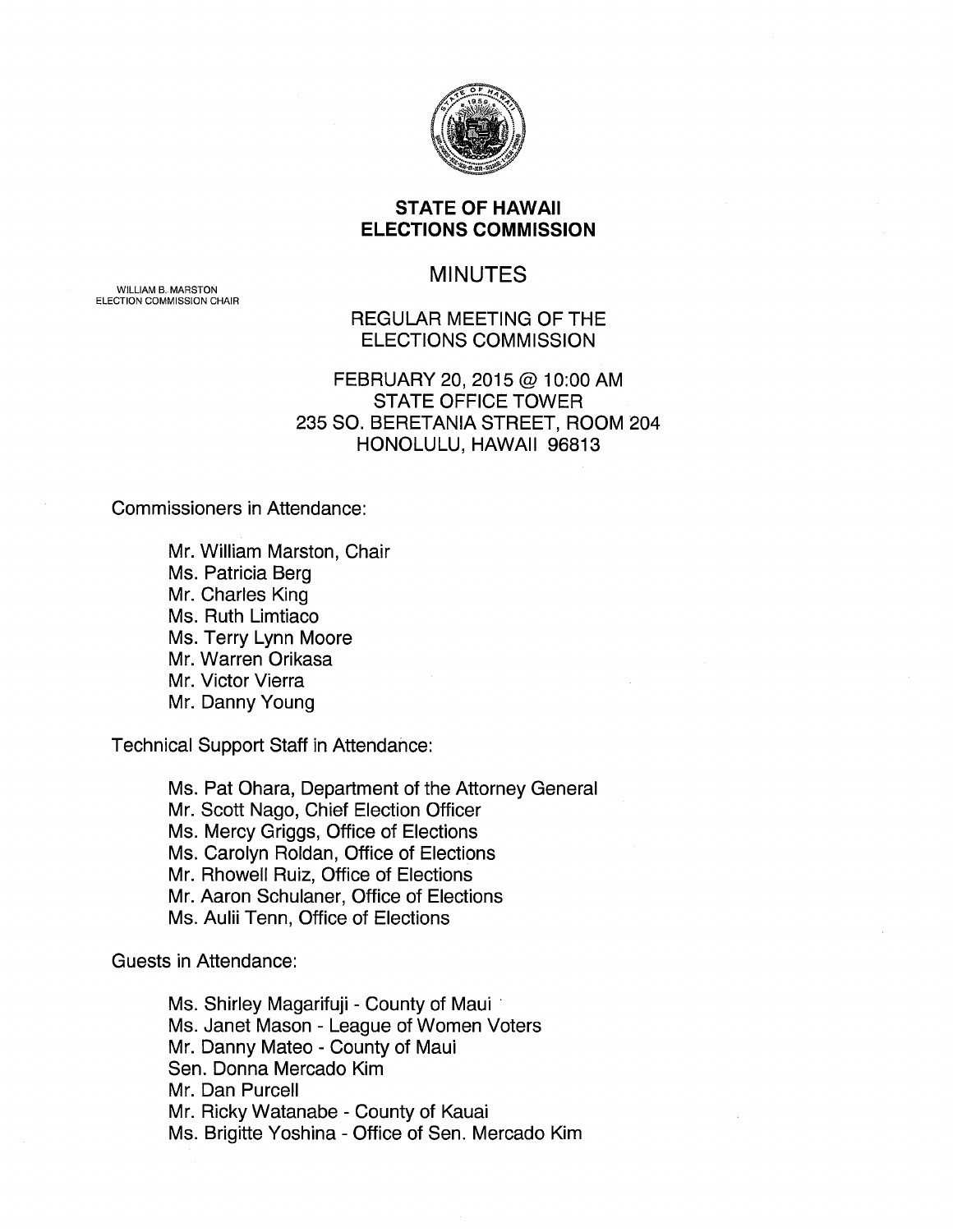Mr. Lyndon Yoshioka - County of Kauai

#### PROCEEDINGS

I. Call to Order

Chair Marston called the meeting to order at 10:00 a.m. on February 20, 2015 at the State Office Tower, Room 204.

New Elections Commissioner Ruth Limtiaco was sworn in by General Counsel Aaron Schulaner. After the swearing in Chair Marston announced that Commissioner Limtiaco is replacing former Commissioner Okazaki who served a total of eight years. He noted that the Commission owed Commissioner Okazaki a debt of gratitude for her service.

II. Roll Call and Determination of a Quorum

Elections Commission Secretary conducted roll call. Commissioner Kitaoka was not in attendance. All other Commissioners were in attendance and the Commission had a quorum.

Ill. Approval of Minutes for the November 14, 2014 Elections Commission Meeting

Commissioner Moore asks that her comment stating that the Commission should focus on transparency, public access and addressing low voter turnout statewide be added to the minutes under agenda item no. VI.

Commissioner Orikasa moved that the minutes be approved. Motion was seconded by Commissioner Berg and approved by the remaining Commissioners.

IV. Public Testimony- Any interested person may submit data, views or arguments on any agenda item

**Dan Purcell** - testified that he would like to see a projector or slides used when the Chief Election Officer is giving his report.

**Sen. Donna Mercado Kim** - testified that there are concerns about elections. She states that in accordance with HRS §11-8.5, the Commission is supposed to conduct a biennial evaluation of elections operations and submit its findings and recommendations to the Legislature no less than 20 days prior to the opening of the Legislature on biennium years. To date, according the Legislative Reference Bureau, this has not been done since 1994 when this statute was put into place.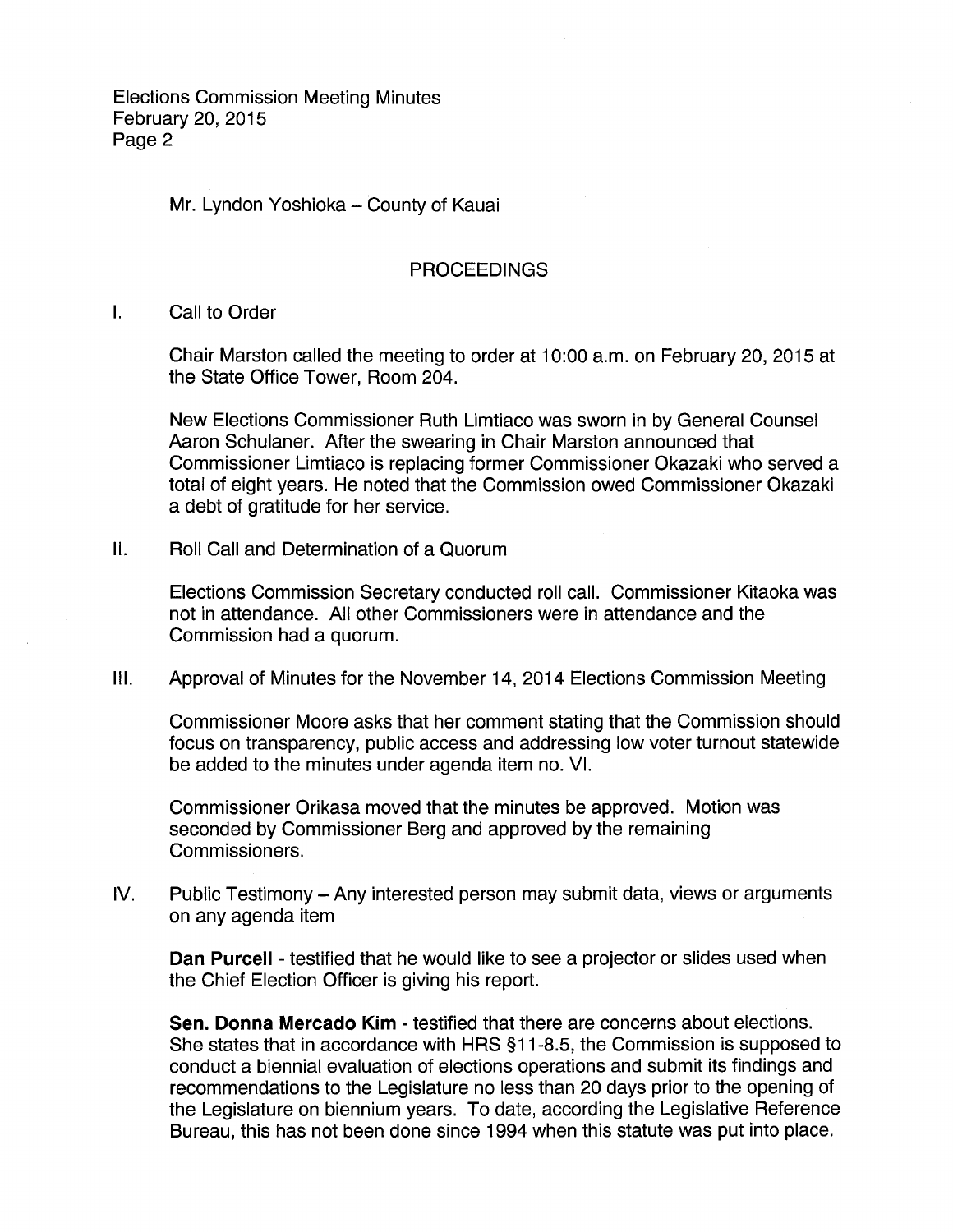She states that this is very troubling and she has concerns that the law is not being followed and the Commission is not performing its duties. She asks that the Commission expedite this report and submit it to the Legislature. She also states that these concerns have been put in writing and given earlier to the Commission.

Commissioner Berg notes that for future years, evaluations will need to be done early enough so that these reports can be prepared and submitted in a timely manner to the Legislature.

Chair Marston asks Sen. Kim what would be acceptable at this point to remedy this situation. Sen. Kim responds that she cannot comment on what would be acceptable but in light of the problems during the elections, a report of the Commission's findings should be prepared and submitted.

Commissioner Orikasa noted that in previous Commission meetings, the Commission had conducted thorough discussions on the problems and issues that occurred during the elections. The Commission also discussed remedies for these problems and these discussions have all been documented in the Commission meeting minutes. He asks if that would be considered adequate. Sen. Kim responds that according to the statute, the Commission needs to conduct a biennial evaluation of the elections operations and submit its findings and recommendations to the Legislature no less than 20 days prior to the convening of the legislative session. The Commission will need to consult with the AG to see if the minutes constitute the report that is required. Commissioner Orikasa noted that he wanted to state that the Commission was not totally derelict in its responsibilities. Chair Marston agreed and noted that the Commission did investigate and address issues from this past election and issues from the 2012 elections. Chair Marston noted that the Commission will respond and her concerns will be addressed.

Commissioner Moore thanked Sen. Kim for bringing her concerns to her personal attention as well as the attention of the Commission. She states that awareness is curative.

Sen. Kim noted that perhaps a procedure should be put in place that would remind the Commission when reports are due. Commissioner Limtiaco agreed and asked if a report could be put together and submitted now rather than waiting two years. Commissioner Moore also agrees that this should not be put off and an effort should be made to complete it now.

**Janet Mason** - Ms. Mason testified that 2015 has an unprecedented number of voting and election bills being heard at the legislature. Many of these measures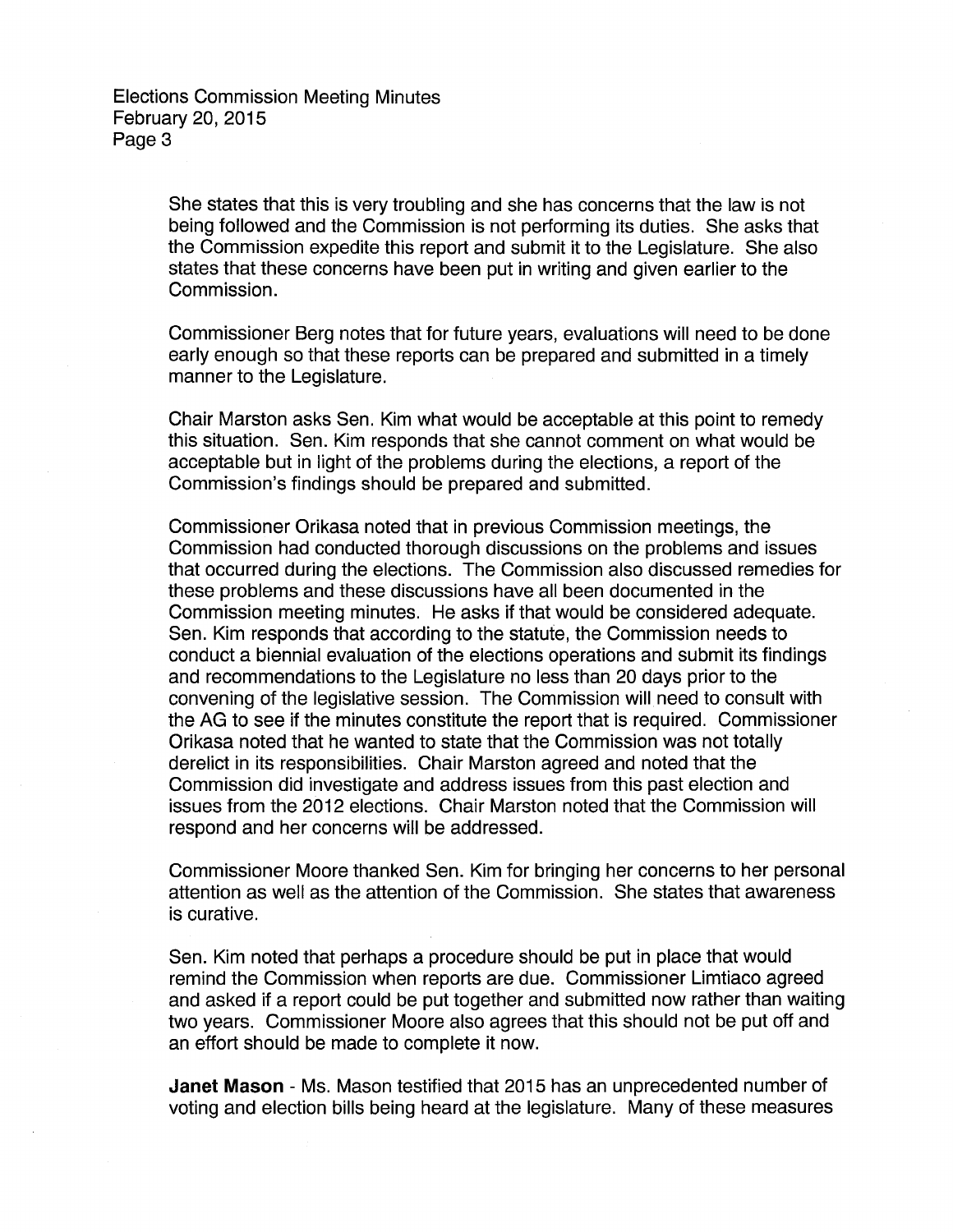> are tied into the work of the Commission and she hopes that the Commission will discuss these bills with the Office of Elections staff.

> Ms. Mason further testifies that the League of Women Voters is tracking about 25 of these measures and they are providing testimony on most of the bills. Voting by mail and voter education for ballot measures are advancing. The LWV decided to hold back their own voting by mail measure since there are at least five (5) bills with the same intent advancing. She states that the LWV supports the gradual conversion to voting by mail since voters are increasingly preferring this method of voting. She states that the LWV is skeptical of the 2016 start date since this is a major process change which includes such things as rulemaking to implementing the law, distribution for ballots identified and securing of mail vendors. With all of the things that need to be considered and addressed, the LWV feels that 2018 for implementation would be wiser.

Ms. Mason also testifies that the new U.S. Census figures have been released. The figures now show that the number of people in Hawaii who are eligible to register to vote but remain unregistered is now around 400,000. The LWV is very concerned about this large number but feels that online voter registration and registration at early vote centers beginning in 2016 should help. She also notes that the Legislature is looking at automatic voter registration when renewing a driver's license. An opt-out clause has been added in order to comply with the NVRA and avoiding allegations of coercing an individual to register to vote.

Ms. Mason testifies that as Sen. Kim stated earlier, low voter registration is not being ignored by the Legislature and Ms. Mason feels that it is not being ignored by elections officials either. She states that she is not sure what it will take to achieve a turnaround but encourages the preservation of same day registration and voting by mail.

She testifies that in recent years there has been an insufficient amount of voter education for ballot measures and the ballot measure language is complicated for most voters. It is a concern for the LWV and she notes that there currently is a bill moving in the legislature that will require the preparation of a statement in "plain English" to explain what the ballot measures mean. The LWV does not have a preference on who should prepare these statements. The LWV also feels that the Counties should also have someone prepare similar statements for their County Charter Amendments.

Ms. Mason further notes that for Agenda Item No. VII, the LWV supports the effort to evaluate the Chief Election Officer and recommends that the evaluation be conducted after a General Election instead of after the Primary Election. She states that the performance evaluation is a personnel matter and should not be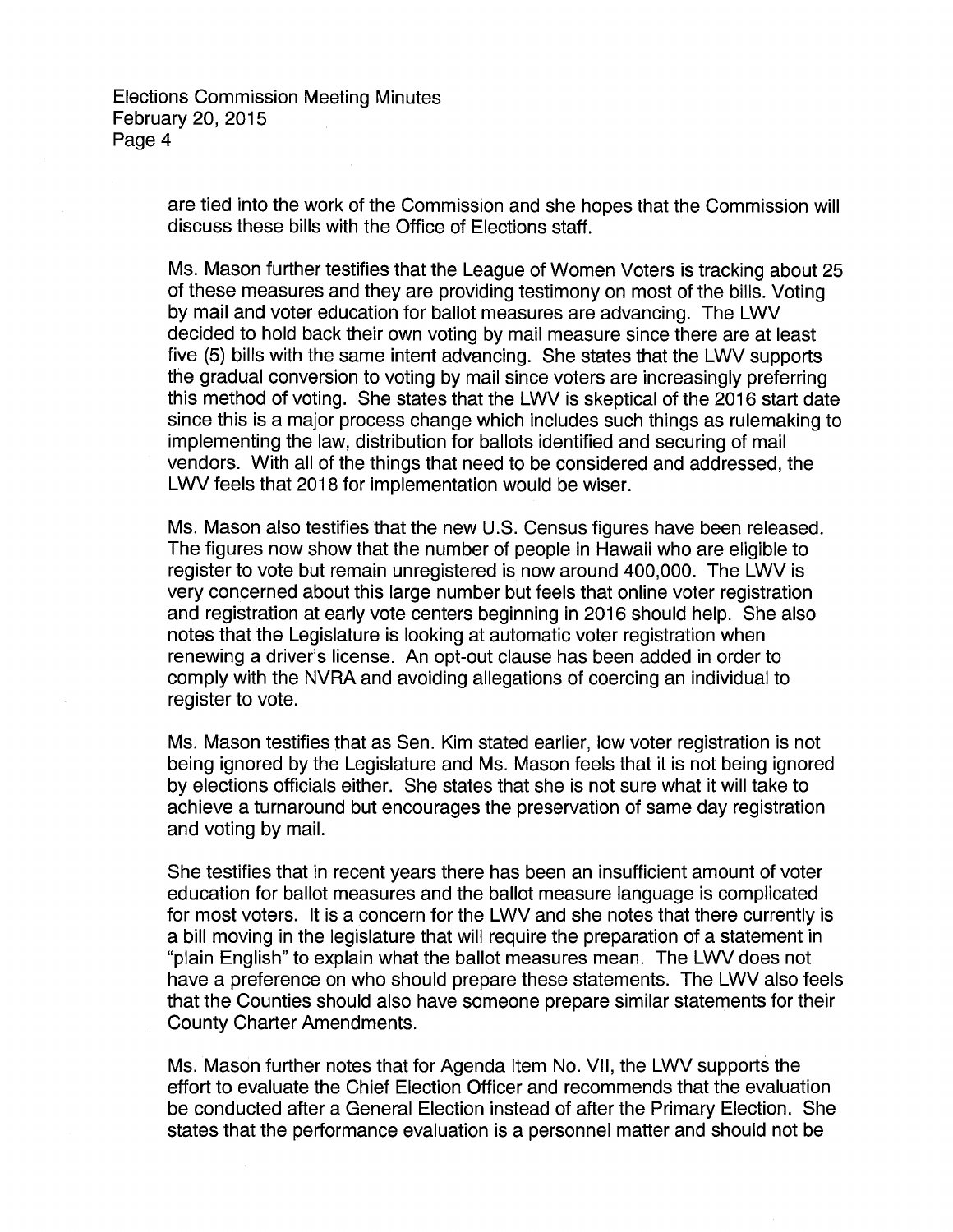> made available to the public. Furthermore, requests for a written report of the evaluation to the Legislature needs to be clarified. The report the Commission is currently required to submit to the Legislature asks for a report on elections operations and recommendations. This is not the same thing as a performance evaluation of the Chief Election Officer. The LWV also opposes any efforts to change the term of the Chief Election Officer to two years.

> Commissioner Orikasa asked Ms. Mason if increasing the number of registered voters would decrease the percentage of actual voters. She responds that there are two parts to the voting equation. One would be to get a greater number of people registered and other would be to get the registered voters to actually vote. She states that both are challenging but she feels that unless you get more people registered, you will not get more voters. So the LWV vigorously supports the same day registration

V. Status Report from the Chief Election Officer, discussion and action, if appropriate

Commissioner Berg asked if the Chief Election Officer could give his status report but combine the legislative portion of his report with agenda item no. VI so that legislative issues can be discussed together. Chair Marston asked if that was alright with the Commission and there were no objections.

CEO Nago reported that the Supreme Court dismissed the Tommy Waters case for cause and the 2014 election results were certified. He also reported that the OE is closely tracking several legislative items that he will discuss during the next agenda item. He reports that the deadline to disqualify political parties is coming up in March and the OE is working on determining which political parties obtained the requisite amount of votes in certain contests to remain a qualified political party.

CEO Nago further reports that the larger project that the OE is currently working on is online voter registration for the 2016 election. The goal for this new system is to have it operational by August 2015. This system will allow anyone with a Hawaii driver license or a Hawaii State Identification to be able to register to vote online. CEO Nago states that the OE is currently working with the counties and the vendor to ensure that the online voter registration system will mirror the current procedures that are being used to process voter registration applications. The OE is also working with the Office of Information Management and Technology and the Information and Communication Services Division to ensure that the new system complies with the Governor's directives on new technology. CEO Nago states that the OE is also working on migrating the current statewide voter registration system with a newer system.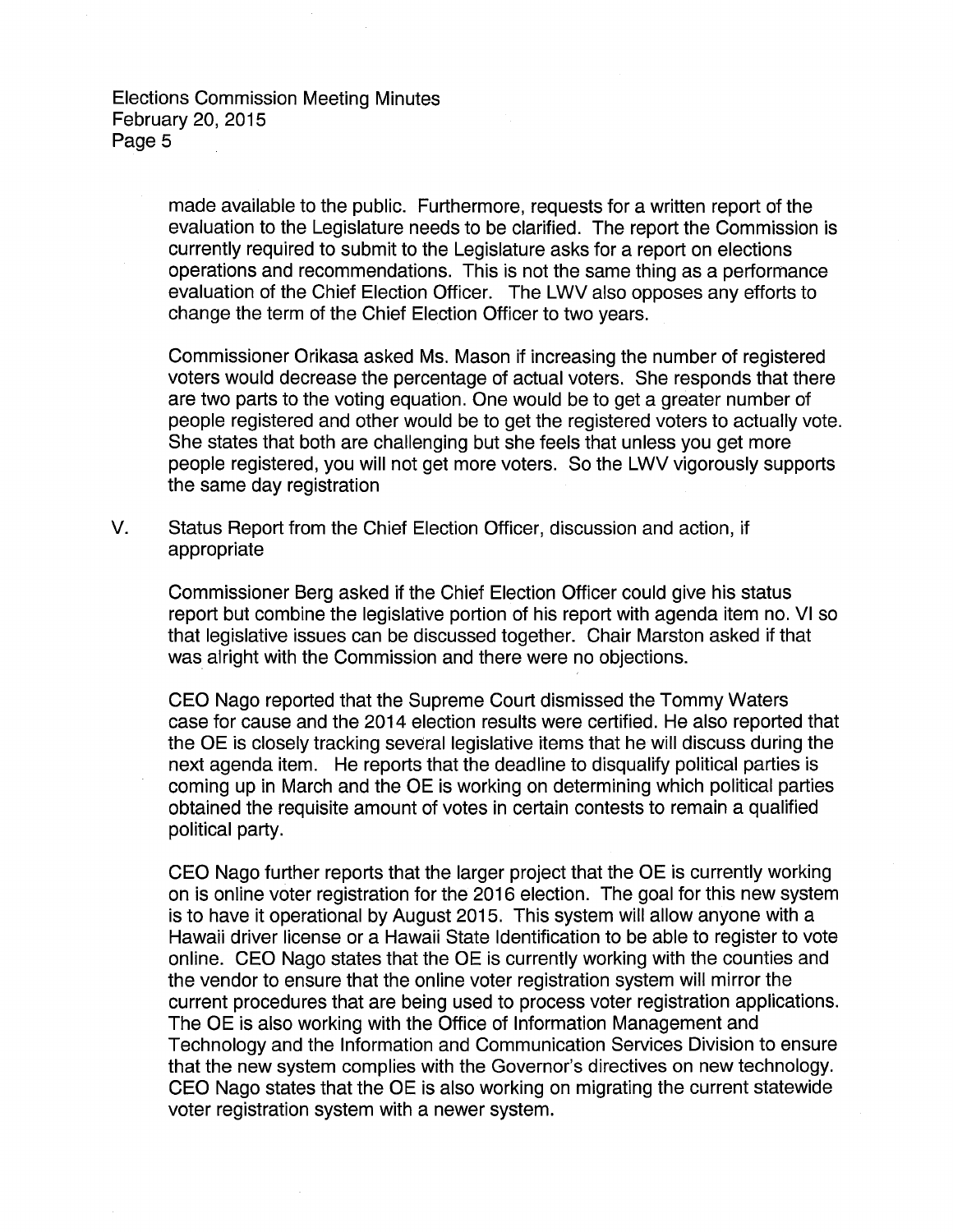Commissioner Berg noted that she thought she read that the current legislation for online voter registration states that if a driver license or a state ID is unavailable, the last four digits of the social security number would be used. CEO Nago explained that if an individual wants to register online, they would need a driver license or a state ID because signature verification would need to be done. This however does not preclude anyone from registering to vote. The individual would instead have to fill out a registration form instead of registering online.

Commissioner Moore thanked CEO Nago for the clarification and feels there should be a voter education component because there were major issues on Maui because some felt that the signature requirement was a way of preventing individuals from registering to vote.

Commissioner Limtiaco asked CEO Nago who the vendor was and he responded BPro who is located in South Dakota. She then asked if he was confident that he will meet the August 3rd target date and he responded yes. She asked if it will be beta tested and he responded yes, prior to August 3rd. She also asked if there is a plan for voter education and he responded yes, there is a voter education component in place. She asks how this is going to be done and if the vendor does part of it. CEO Nago responded that it will be a little of both. Literature will be printed and voter education will done through media, television and radio. Commissioner Limtiaco asks if there is a formal written plan and CEO Nago responded yes. The Office of Elections has a Voter Services section that does voter education and outreach. Commissioner·Limtiaco asks if it is possible to see the plan and CEO Nago responds yes.

Commissioner Vierra asks if the online voter registration system software precludes under age people from registering to vote. CEO Nago responds that in our state, the law allows an individual to preregister at the age of 16 years. When those individuals turn 18 years of age, their names move to a different list and they become eligible to vote. Commissioner Vierra asks if the software is able to do that and CEO Nago responds yes.

Commissioner Moore states that she is very pleased that this is being done because it encourages more voter participation and it also encourages the youth to participate in the system of voting and becoming volunteers even before they are eligible to vote.

Commissioner Limtiago asks if the online voting system will be made available on mobile devices. General Counsel Aaron Schulaner responded that they are looking into it.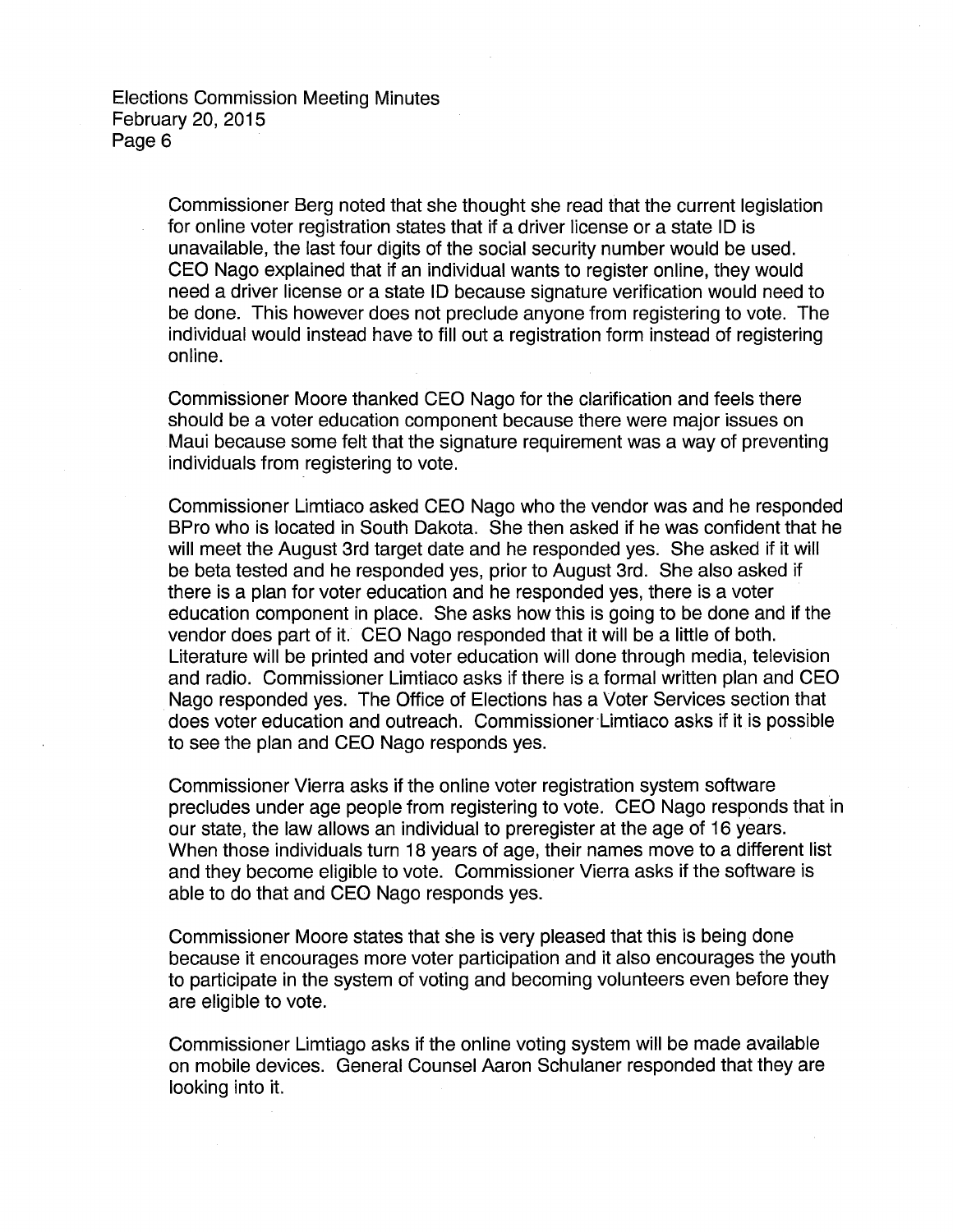> Commissioner Berg asks about the nonprofit group discussed in previous meetings, that was supposed to go out and register individuals in targeted areas with a low voter turnout. She asked if the figures previously requested of people registered to vote are available. CEO Nago responds that he will ask the City to provide those figures after they compile them and he will pass those figures on to the Commission when he receives it. Commissioner Orikasa comments that he recalls asking that same question and was told there was no significant increase in the numbers.

> Commissioner Moore asks about the Voter Services section. She wanted to know how large it was and if it was only based on Oahu. CEO Nago responds that it is based on Oahu in the OE with a staff of five and they are responsible for the entire state. All voter education is coordinated and done statewide through media, television and radio. She asks if Voter Services coordinates with other counties. He responds yes and explains that since the OE does not have staff on the neighbor islands, so it relies on the counties for assistance. She asks how that's done and CEO Nago explains that the OE is responsible for such things as polling places and counting of ballots on election day and the County Clerks are responsible for voter registration and absentee voting. Therefore, the OE works closely and relies heavily on the counties for assistance. Commissioner Limtiaco then asks if the OE is planning on doing any online advertising. CEO Nago responded that it was done in the past and the OE can look at that possibility again.

> Commissioner Moore asks if it is possible to provide information on the budget for the Voter Services section. Her interest would be what part of the budget is for voter education. CEO Nago responded that he could provide the Commission with that information. He explained that voter education was never funded in the past but in the current budget request before the Legislature, a request for voter education has been made. In the past, Help American Vote Act (HAVA) funds were used and relied on for voter education.

Commissioner King asked CEO Nago if the advertising on the television and radio was purchased by the OE. CEO Nago responded yes.

Commissioner Vierra noted that using split shifts to man polling places was discussed during previous meetings and he wanted to know how that worked out. CEO Nago responded that the OE limited the split shifts to nonprofits but the nonprofits did not take advantage of it. There were a few agencies that did explore the possibility but recruitment may have been a problem since you would have to recruit double the amount of people needed. Commissioner Vierra noted that the individual from Kauai that originally presented this idea to the Commission seemed to be ready to implement this idea. He asked if it would be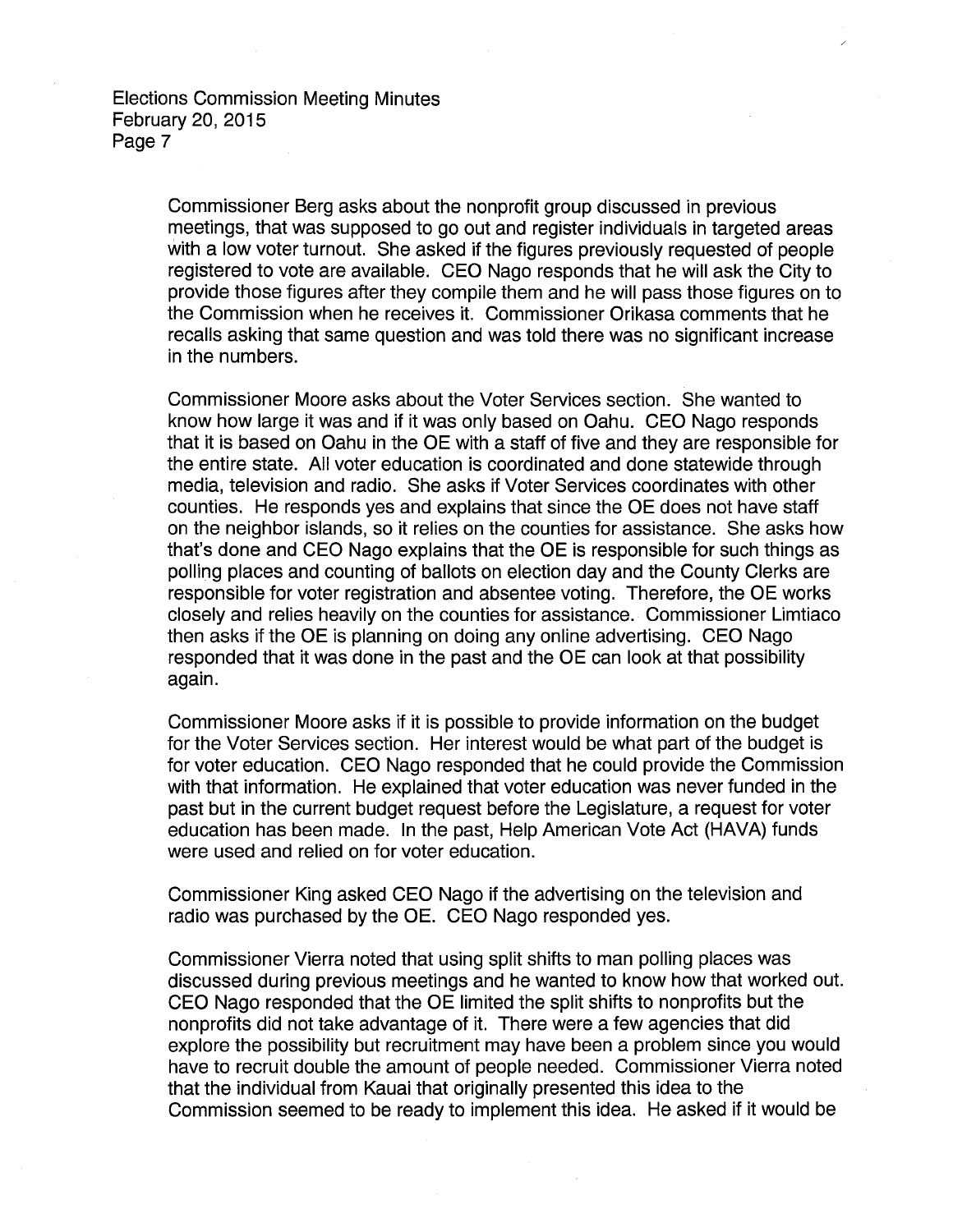> possible to try something there. CEO Nago said that he will visit that possibility this time around.

> Commissioner Young asked CEO Nago if the nonprofits were contacted early enough to give them time to organize. CEO Nago responded yes, nonprofit recruitment is started at the beginning of the year and nonprofits that have previously worked are contacted early. Commissioner Young asked if the presentation used to recruit nonprofits is written out. CEO Nago responded no, telephone contact is done with the nonprofits. Commissioner Young suggested that a written presentation be prepared for the recruitment of nonprofits. Commissioner Moore agreed and felt that it would be a better approach.

Commissioner Orikasa noted that on the island of Maui he visited three precincts that were manned by nonprofits. These same nonprofit groups also assisted in covering the void in another precinct so he feels using nonprofits is working.

Commissioner Moore inquired whether there are other private sources, other than HAVA, that could be used for voter education, voter registration and possibly other components that could increase voter turnout. CEO Nago responded that he is not aware of other types of funding but if anyone knows of other possible sources, please let the OE know and the OE will look into it.

Commissioner Vierra asked if the fees paid to volunteers is set by law and can it be changed and increased. CEO Nago responded that the pay is set by rules and it can be changed.

Commissioner Limtiaco asked if the \$142,000 request is based on a plan and does the plan show how the monies will be spent. CEO Nago said yes, there is a plan in place. She asked if she could see the plan and CEO Nago responded yes, he will have the Commission Secretary send out the plan.

Commissioner Moore asked CEO Nago if any monies was received from ADA. CEO Nago responded that a grant was given in the past. Commissioner Moore asked if the OE can reapply for grant monies. CEO Nago responded that the grant monies was a one time deal and not an ongoing availability of funds

VI. Discussion of 2015 Legislative Bills as they affect the Office of Elections and the Elections Commission and action, if appropriate

Chair Marston noted that there are a number of election related bills traveling through the Legislature. He asks the Commission to decide if there's any legislation that it would like to respond to. He states that it has never been done in the past but if the Commission would like to respond to any of the current legislation, it would have to vote on whether it will submit testimony, form a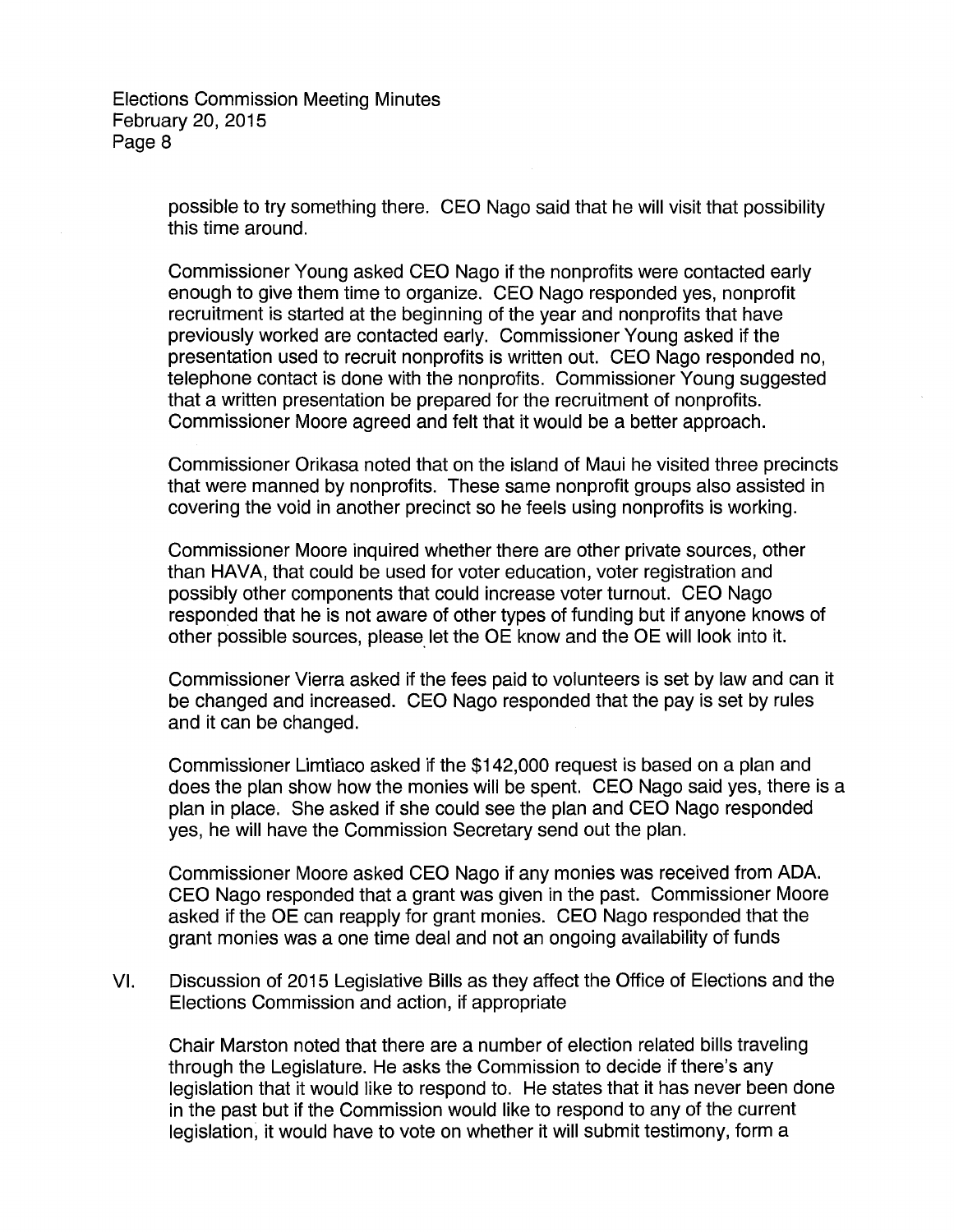> permitted interaction group to develop testimony and present the testimony to the Commission at the next meeting so that they could vote on it.

> Commissioner Berg stated that there is current legislation that would hold the Office of Elections responsible for voter turnout. She feels that the Office of Elections could be held responsible for maximizing voter registration but does not know what can be done to hold the Office of Elections accountable for voter turnout. She noted that she is in favor of developing and giving testimony for that piece of legislation. CEO Nago told the Commission that based on its current movement, this bill will probably die after today.

Commissioner King noted that he has concerns regarding SB287 which covers replacement ballots. His concern is primarily with duplicate ballots. CEO Nago explained that currently, if an individual requests an absentee ballot and makes an error on it, the system will invalidate that ballot once a replacement ballot is generated and sent to the voter. If the voter returns both ballots, the invalidated ballot will not be counted.

Commissioner Berg wanted to discuss the voting by mail legislation. CEO Nago explained that the OE supports voting by mail and has provided comments to the legislature. The Senate bill took the OE comments into consideration however, we do not know what the House is considering since the committee reports have not been posted. The main concern the OE has is the high number of vote centers that the bill wants to establish. Other jurisdictions that have voting by mail have less voting centers. Commissioner King asked if this would be a county responsibility and CEO Nago responded that in the bill it would come under the state but the OE supports that it comes under the counties. The voting by mail bills also have different phase in dates. The House bill asks that voting by mail begins with Kauai County in 2016, and phasing in the Maui and Hawaii County in 2018, and then the City and County of Honolulu in 2020. The Senate bill is asking that Kauai County begins in 2016 and the rest of the counties will phase in for the 2018 election. The OE supports the House bill which allows the counties of Maui and Hawaii to transition in 2018 and finally the City and County, of Honolulu in 2020. He also noted that Kauai County was selected to phase in first because it is the smallest county with the highest absentee voter number.

Commissioner Berg states that she has reservations because she feels 2016 may be too soon. She notes that all mail voting will introduce new concerns which will require proper procedures in place. She asks CEO Nago if the development of these procedures has started. CEO Nago responded that voting by mail is not a new concept to the OE. Special elections by mail have been done in the past so procedures are in place. The start date of 2016 was chosen by the Legislature and not the OE. If that is the date the Legislature wants, the OE will do it with a phase in.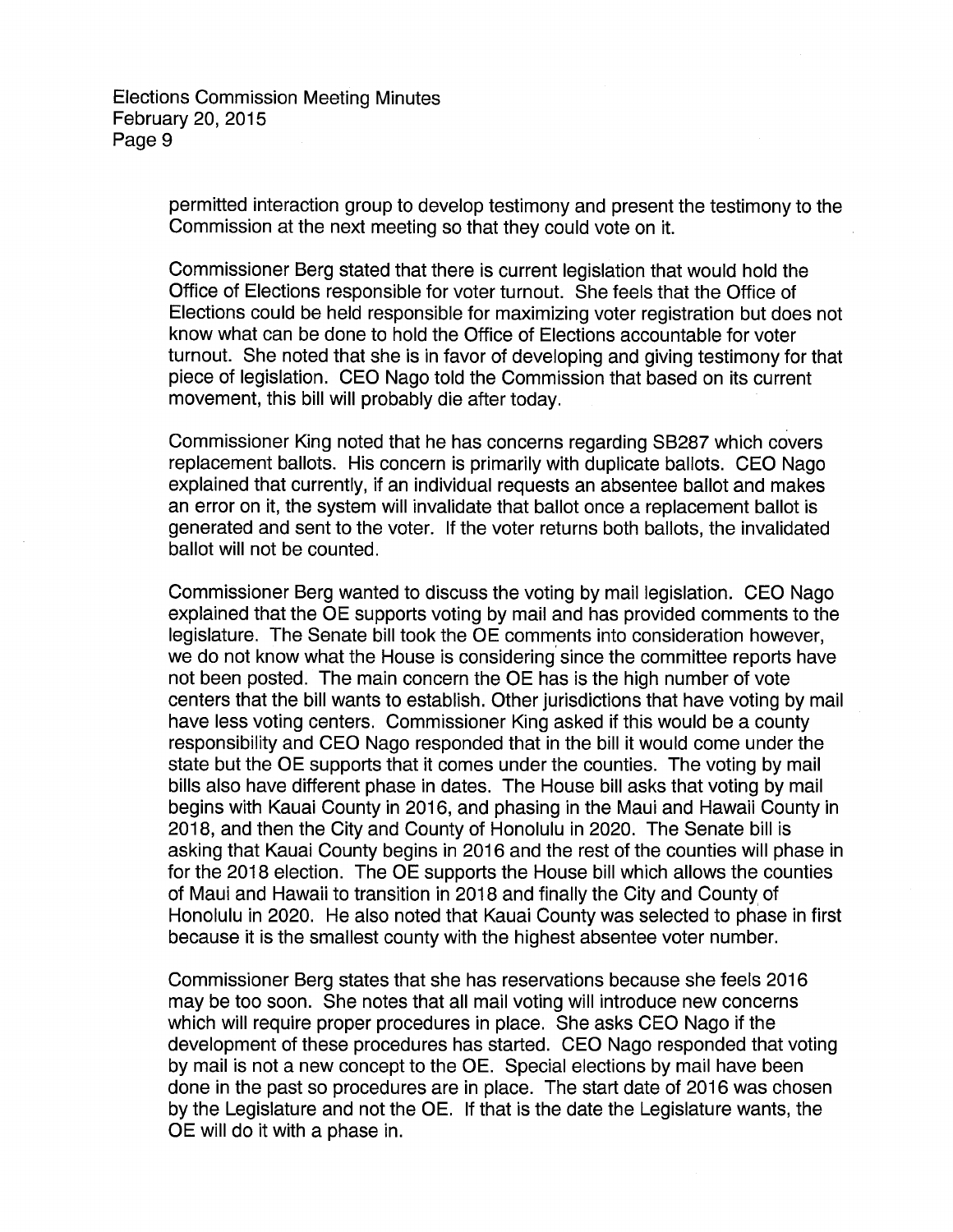Commissioner Moore asks if AB walk sites will still be set up for those who have concerns about voting properly and wishing to use them. CEO Nago responds yes, federal law requires AB walk sites to address accessibility issues. Commissioner Moore states that it is important for individuals to know that it is still possible for them to go to these sites if they wish to do so.

Commissioner Vierra asks CEO Nago how he would remedy a situation where legislation will benefit the Office of Elections but adversely affect the funding for the counties. CEO Nago asked if there was any legislation in particular that he was referring to. Commissioner Vierra stated that it is just a general question since Hawaii County has expressed some concerns about them losing funding. CEO Nago responded that if it is the legislation he is thinking of, the OE provided testimony to the Legislature saying it would negatively impact the counties.

Commissioner Berg asks how one would get a replacement ballot for a spoiled ballot, could a replacement ballot be sent electronically. CEO Nago explains that the individual would have to call and request a replacement ballot. A completely new replacement ballot will be generated and sent to them. As indicated earlier when addressing Commissioner King's concerns, envelopes are uniquely coded to avoid duplicate voting. Commissioner Moore asks if this is something that procedures are already in place for since these situations are already happening. CEO Nago responded yes.

Commissioner Berg asked how many voter assistance centers are being opened. CEO Nago responded that this issue is currently being discussed before the Legislature. Commissioner Berg asks if there will be a savings since fewer voter assistance centers will be used versus the number of polling places used in the past. CEO Nago states that there will be some savings.

Commissioner Vierra asked if the spoiled ballot number was higher than normal in the last election. CEO Nago responded that there are two types of spoiled ballots. One type is when the voter votes incorrectly, the other is when the envelope is not signed properly. He states that they did not see an increase in the number of spoiled ballots in this past election.

VII. Discussion and review on method of evaluation for the Chief Election Officer and action, if appropriate

Chair Marston stated that the term for the Chief Election Officer expires in February of 2016. He wanted to begin the evaluation process early so that the Commission can either decide on whether they would like to do a reappointment or perhaps start a recruitment process. An evaluation of the CEO was done in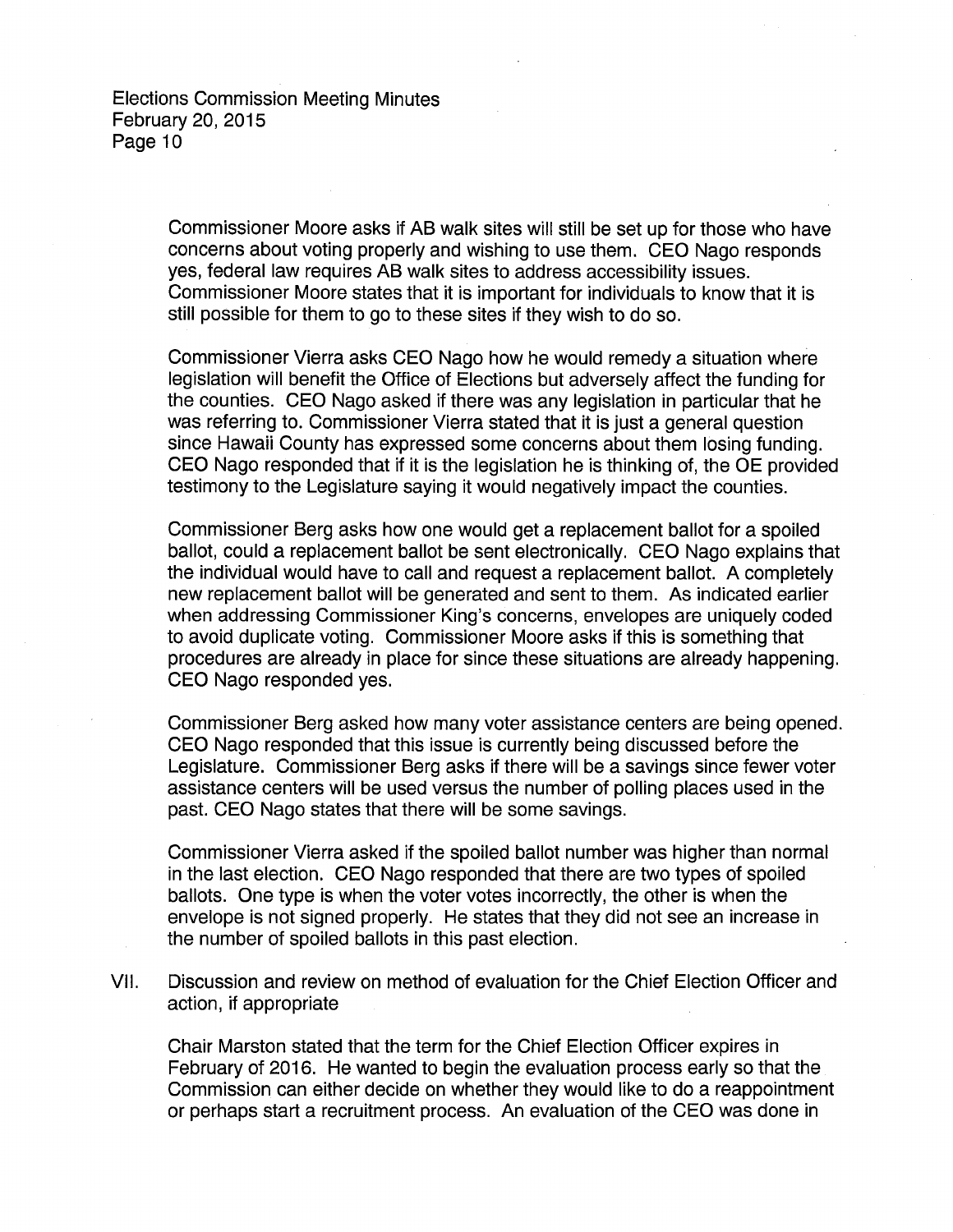> early 2011. He noted that the Commissioners have been given copies of the evaluation forms that were used at that time.

Chair Marston stated that a subcommittee consisting of himself, Commissioners Okazaki and Soares was formed. An evaluation formula, forms and recommendations were done and presented to the Commission for approval. The forms included one for the County Clerks, one for each Commission member and one self evaluation form for the CEO to complete. Discussions were also held with the County Clerks since they were an important part of the process and they worked closely with the Chief Election Officer. Lastly, a letter from the employees of the Office of Elections was received. This letter supported and encouraged the appointment of CEO Nago.

Chair Marston asked the Commission how they would like to proceed. He asked if a subcommittee should be formed to review and perhaps make changes to the current forms. After that is completed, the Commission can begin the evaluation process for the CEO.

Commissioner Limtiaco asked to defer her comments since she has not had an opportunity to closely review the forms. Commissioner Orikasa stated that he was good with the current forms and Commissioner King noted that he felt it was a fair process. Commissioner Berg noted that she had a few comments on the form that the Commissioners used and felt that one or two things should be added to the form. She also felt that the form used by the County Clerks was excellent and objective and the self evaluation form used by the CEO was also good.

Commissioner Young noted for Commissioner Limtiaco that previously, he and Commissioner Okazaki met with the CEO on a monthly or bi-monthly basis. He noted that if she would like to continue this it would be fine, if not that's fine too. He also felt that he would like to hold off discussions until the new Commissioners had time to review the forms.

Commissioner Vierra said that he reviewed the forms when he received them the other day and he found them to be comprehensive. He feels that things can always be improved upon so he would like to hear the input from the new Commissioners.

Commissioner Moore thanked Commissioner Young for bringing up the meetings that he was having with the CEO. She stated that she knew there was an ongoing involvement and hopes that going forward she can be involved because she feels she can be an asset because of her previous involvement and experiences while working in the system and viewing it from a State and County perspective. Commissioner Young noted that he and Commissioner Okazaki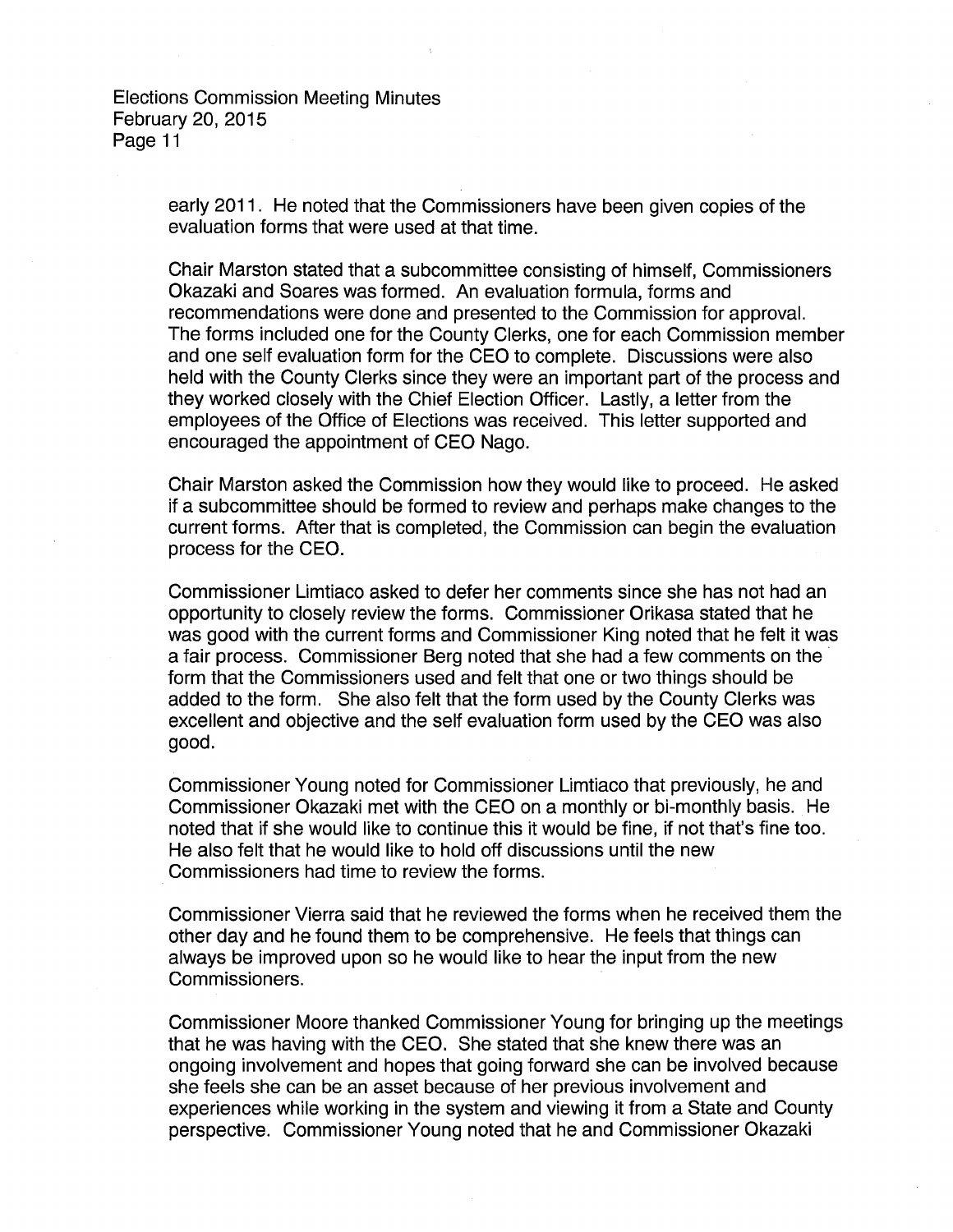> would meet with CEO Nago and his staff to try and assist if a serious matter would come up. They would try to address it before waiting for the next meeting if necessary. Commissioner Moore restated that she wanted the Commission to know that she is willing to take on the additional responsibility if necessary and assist if needed.

> Commissioner Limtiaco asked how the meetings with the Chief Election Officer relates to the evaluation of the Chief Election Officer. She asked if the meetings were site inspections or was it related to the evaluation process. Commissioner Young responded that it did not relate to the evaluation process. He just wanted to let her know what was done previously and if she would like to continue fine if not perhaps they can come up with a new plan. He also noted that he and Commissioner Okazaki did this because they were already here on Oahu and he had planned to discuss this with her at the end of the meeting.

Commissioner Orikasa asked the Chair if the suggestions that Commissioner Berg has could be forwarded to the Commission for review before the next meeting. This would give the Commission time to review her thoughts before addressing them at the next meeting. Deputy AG Pat Ohara noted that it would be alright as long as there is no deliberation and discussion among the Commissioners.

Chair Marston states that if there are no changes to the former procedures the Commission can go forward and start the evaluation of the Chief Election Officer at the next Commission meeting. He also feels that since there are new Commissioners on board, they can review the forms and make suggestions at the next meeting since the process is starting early.

Commissioner King stated that he has concerns since it was pointed out to the Commission that the report to the Legislature is late. So the sooner that can be addressed the better.

Commissioner Limtiaco notes that instead of forming a new committee, she would like to see suggestions made by the Commission and discuss them at the next Commission meeting. She also asks how often this evaluation is required. Chair Marston responds that the evaluation is not required at the moment but due to the incidents that surrounded the past few elections, an evaluation of the Chief Election Officers performance was done. He restates that the term for the Chief Election Officer ends in February of 2016 so he wanted to get a job performance evaluation done in preparation for the selection process.

Commissioner Berg asks for clarification, if the Commission waits until the next meeting to discuss any recommendations and changes, does that mean that the Commission cannot begin the evaluation then but needs to wait until the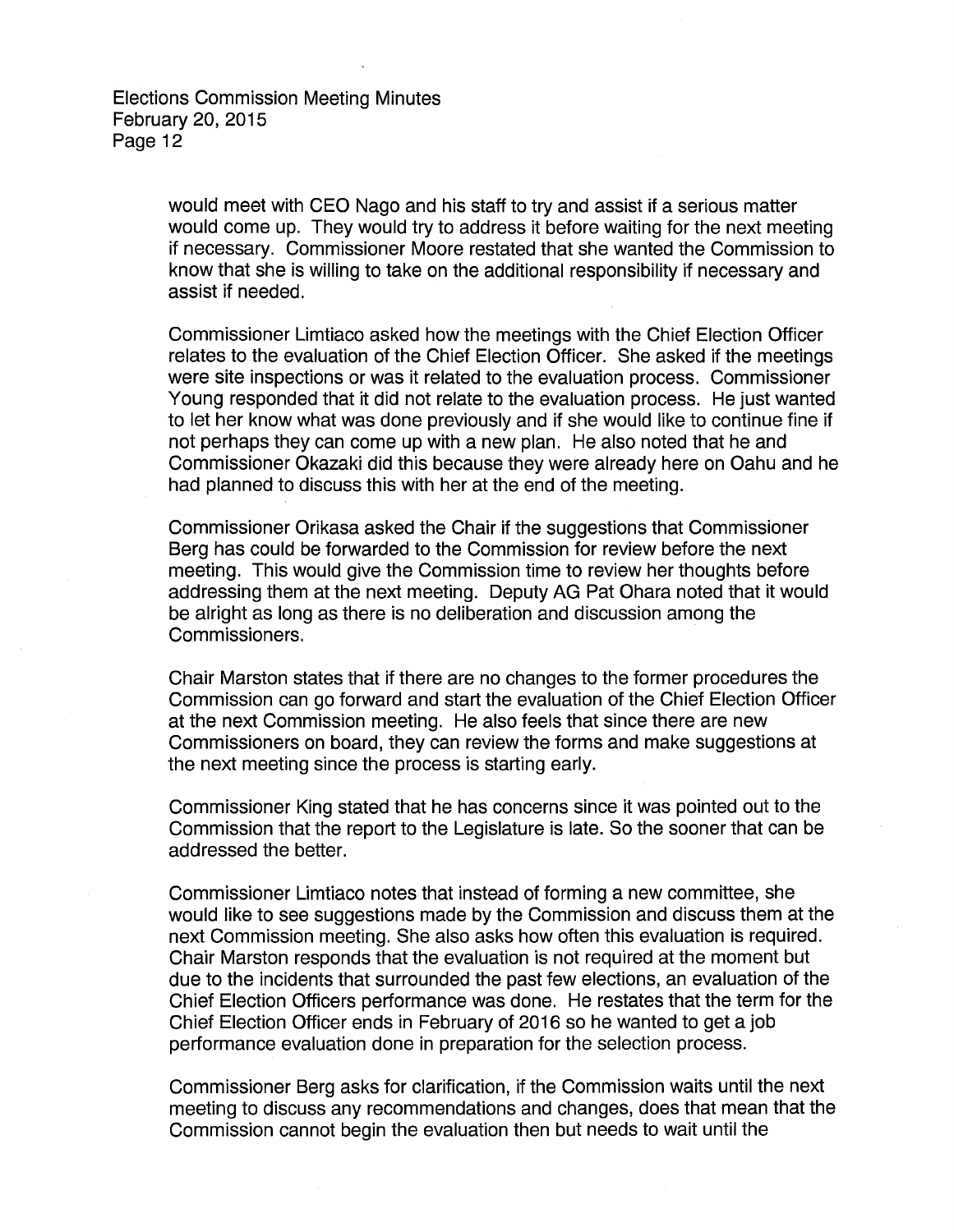> following Commission meeting to begin evaluation. Chair Marston responds that is correct. She noted that she is not sure what the other Commissioners are going to recommend but she is recommending adding another question and adding on a few words to an existing question both of which would not require a lot of time to decide on.

Chair Marston noted that as a courtesy to the new Commissioners, giving them some time to digest what is taking place is important. Commissioner Moore agrees noting the recent changes in the Commission.

Commissioner Young asks if it's possible to make a motion which will state that Commissioner Berg make her suggestions and allow the Commission time to review and digest the existing evaluation materials along with Commissioner Berg's comments and recommendations. At the next Commission meeting, the Commission can discuss all recommendations and comments and decide on how they want to proceed.

Commissioner Vierra asked the Chair, if the Commission discussed and agreed to changes at the next meeting, why would the Commission have to wait until the following meeting to begin the evaluation process. He asks if it would be possible to begin the evaluation after the changes have been approved. Chair Marston answered that he didn't see why not. Commissioner King noted that the evaluation was a three part process which also includes giving the forms to the County Clerks and the CEO for his self evaluation.

Commissioner Limtiaco stated that she would second the motion made by Commissioner Young. Chair Marston asks the Commission for their vote, all said yes and the motion passed.

Commissioner Berg recommends adding the following question to the Commission evaluation form: "Does the Chief Election Officer demonstrate those skills and abilities identified in the job description?" She also asks that "the public" be added to the question: "How effectively does the Chief Election Officer respond to requests from the Commission and the public?" Finally, she asks that we add "and the public" to the question: "How well does he accept suggestions and recommendations from the Commission and the public?" since they are similar questions. Commissioner King notes that the questions for the Commissioners is subjective whereas the questions for the County Clerks has a numerical rating system and asks if she would suggest that the same method be applied to the Commissioners questions. Commissioner Berg responds no.

Chair Marston asks for clarification, if he understands correctly, these suggestions and others that are made would be under review at the next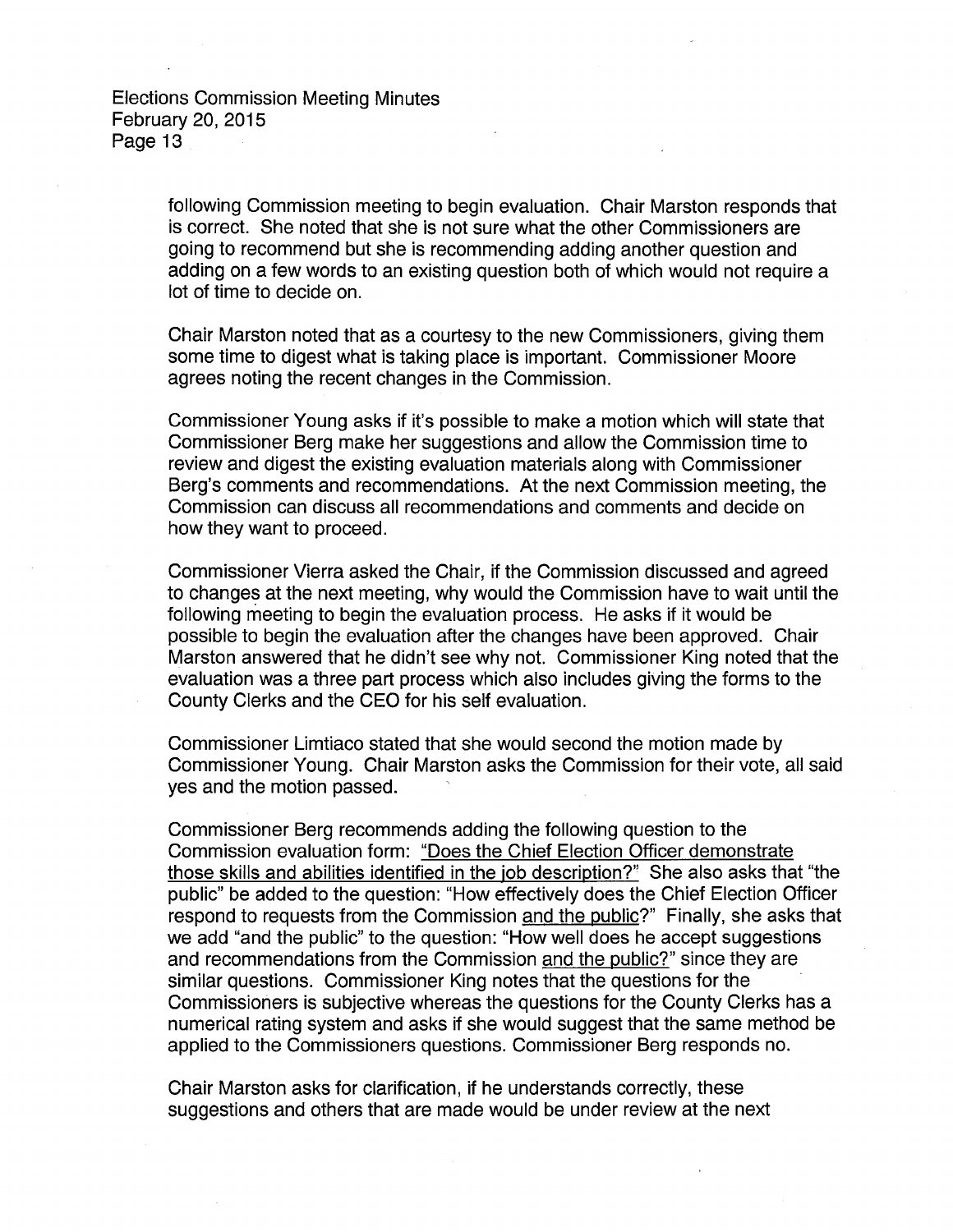> Commission meeting and the Commission will go forward from there? The Commission responds yes.

Commissioner Limtiaco asks if suggested changes will be sent to the Commissioners before the next meeting. Commissioner Berg asked if these suggestions will be documented in the minutes. Commission Secretary responds yes to both and if suggestions are sent to her, she will forward them out to the Commission for review before the next meeting.

VIII. Discussion of Video Conferencing the next Elections Commission meeting, discussion and action, if appropriate

Chair Marston notified the Commission that the OE was able to secure video conferencing sites for the next Commission meeting. The date reserved was Tuesday, April 7th. He explains that the Commission members would meet at the Kapolei site and the video conferencing sites on the neighbor islands would be open as courtesy sites for the public to provide comments. Commissioner King asks if the sites on the neighbor islands will have staff and the Commission Secretary responded yes. She states that if the Commission agrees on the date and the meeting is firm, she will arrange to have the sites manned by either County staff, if they are available and agree, or staff from OE will be sent there. Commissioner Berg asks if staff from the County Elections Administration can be designated to assist with the video conferencing. CEO Nago responded that the OE does not have staff on the neighbor islands that can be designated. The Commission Secretary reiterated that she will contact the County and ask for their assistance. If they are not available, the OE will have to send someone there, either way, someone will be at the video conference site.

Commissioner Moore asks if the meeting time could be more flexible for the public, perhaps starting at 12 noon for those who want to attend during their lunch. The Commission Secretary responded that Commission meetings start at 1 0:00 am and end when the Commission completes its business. The Office of Elections provides transportation for those who come in from the neighbor islands to and from the meeting location.

Chair Marston made the motion to accept the proposed meeting date of Tuesday, April 7th. The motion was approved by the Commission. The next meeting date will be on April 7, 2015.

Commissioner Vierra asked if video conferencing will be how future meetings will be held. He's concerned with whether people will be attending and the expense that will be involved in conducting video conferencing meetings. He questions if this is something that will need to be budgeted for in the future. Commission Secretary noted that the Commission was lucky to be able to reserve all the sites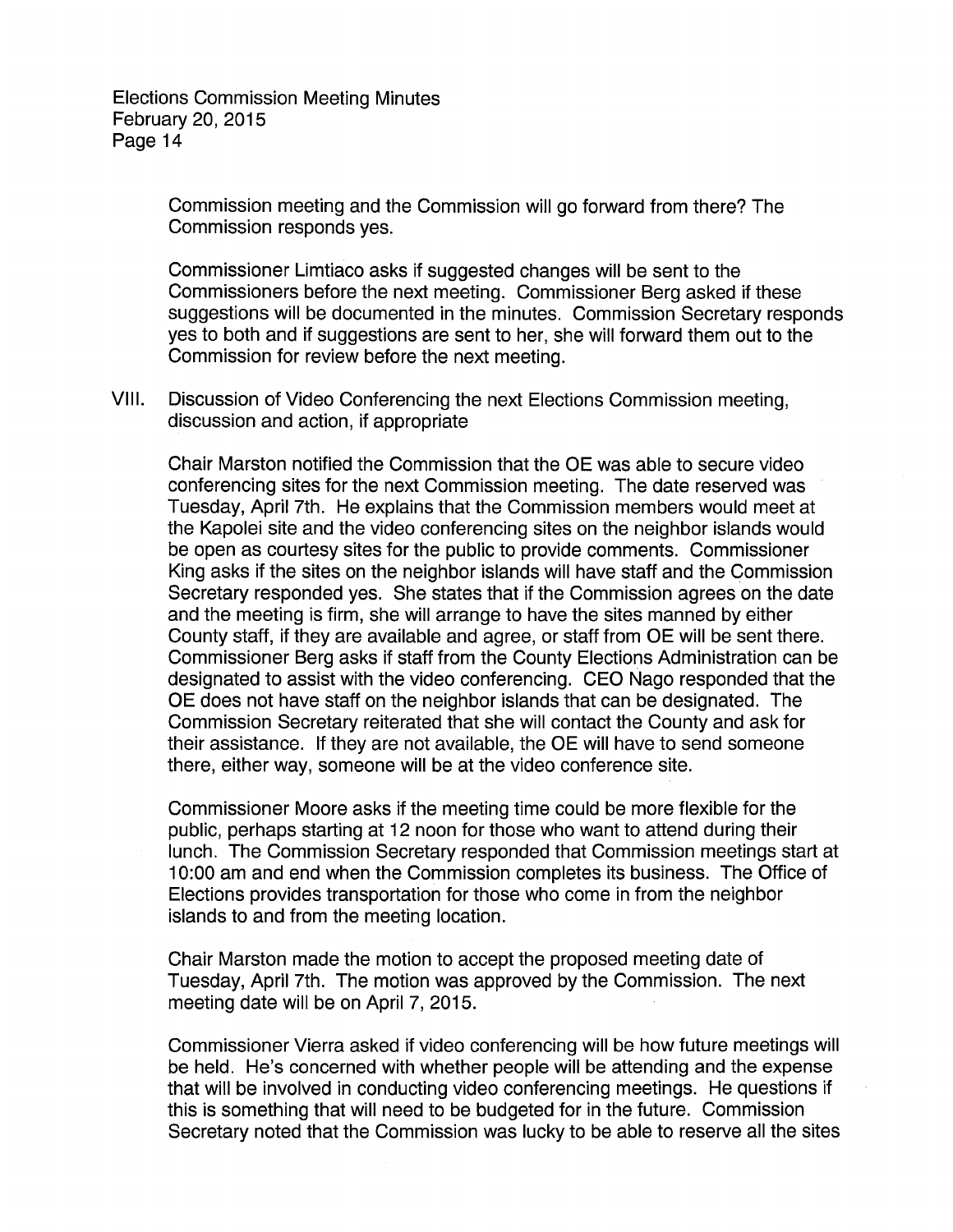> for this meeting. This may not always be the case. As mentioned previously, the Commission needs to provide several possible dates 90 days in advance to scheduling future meetings.

> Commissioner Berg questions what options would be best to get the word out to the public letting them know that there will be a video conference meeting without generating a large expense. Chair Marston suggests asking the County Clerks for assistance and perhaps generating a press release. Commissioner Orikasa asks if the posting of the meeting notice as required is sufficient. Commissioner Moore commented that since this is a public system she would like to see whatever can be done to get the word out to the public. She notes that she is committed to help in any way to make sure that this information is given out to the public.

IX. Open Forum: Public comments on issues for the Commission's consideration for the next Commission meeting and action, if appropriate. Presentations limited to three minutes.

Chair Marston explained for the benefit of the new Commissioners, that there have been concerns voiced by the public with Public Testimony being listed early on the agenda instead of at the end. To address those concerns, he added the Open Form agenda item to give the public the opportunity to ask for clarification on items discussed and to ask for items to be considered for the next meeting agenda. He asks the audience if there are any comments.

**Janet Mason** - from the LWV asks the Commission what their plans are for fulfilling the requirement of submitting the report due to the Legislature. Chair Marston said he will bring it up for discussion in Executive Session. Commissioner Limtiaco asked, since Senator Kim brought it to their attention, if the agenda could be amended to open up discussion on how the plan will be handled. She did not feel that this should be discussed in Executive Session. Chair Marston said he had no problem with discussing it now. General Counsel Schulaner suggested that since it touches on a legal matter, the Chair should discuss amending the agenda with his legal counsel when she returns before he opens this up for discussion. Commissioner Moore asks if it would be appropriate for the Commission to concur and agree to make this a priority. General Counsel Schulaner responds that they are currently in the Open Forum agenda item. The Commission can basically discuss if this discussion can be put on the next meeting agenda but if they get into a detailed discussion there may be violation of the Sunshine Law. Commissioner Moore then asks if it would be possible to discuss and concur that something needs to be sent to the Legislature to let them know that the Commission apologizes and is working on submitting a report to them. General Counsel Schulaner said that he would defer that to their legal counsel since that discussion is not an agenda item.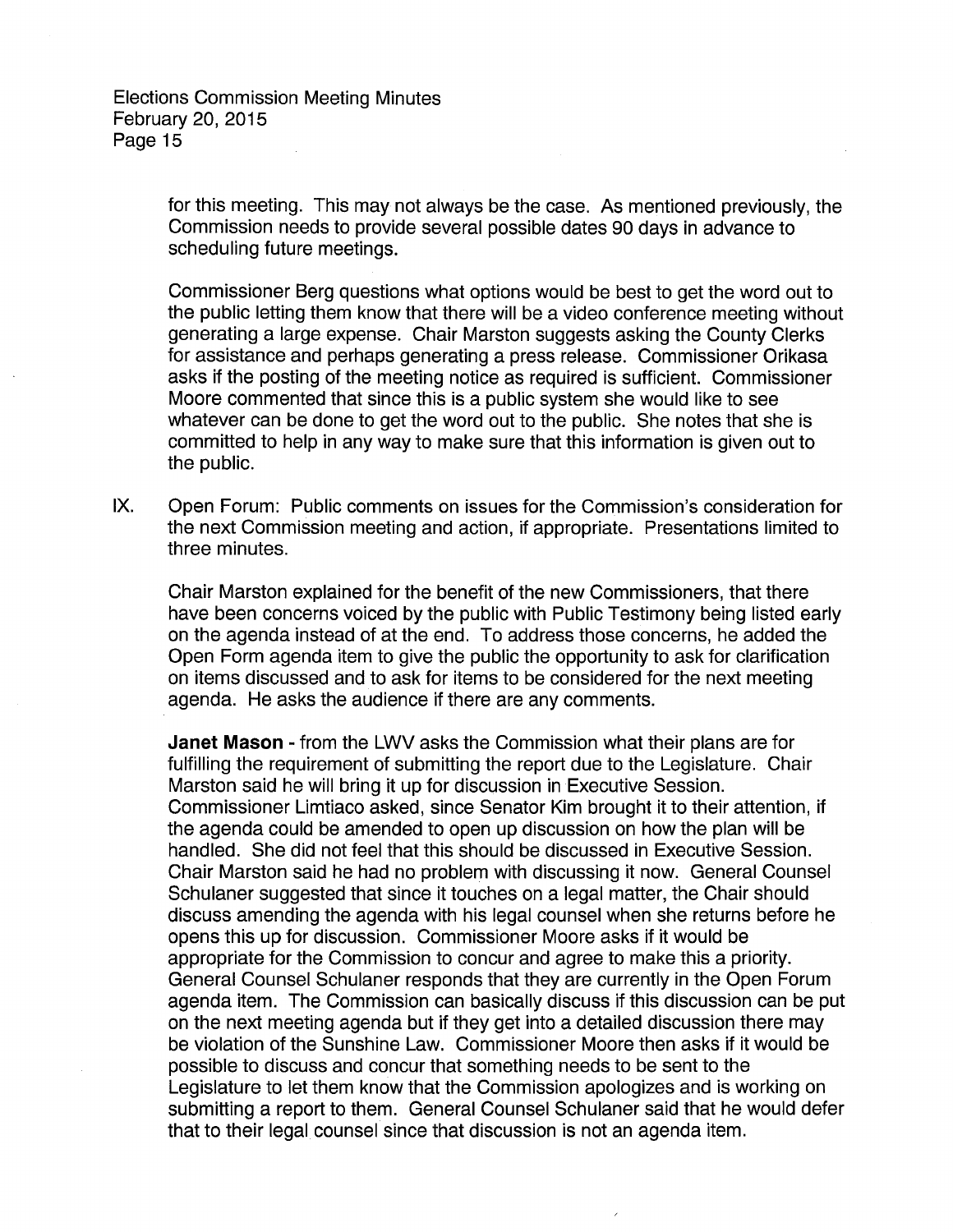> Upon her return, Deputy Attorney General Pat Ohara told the Commission that they did have the option of amending the agenda to discuss Senator Kim's comments and what they will do but they would need a two thirds vote to do so. Commissioner Moore asks if it would be appropriate for the Commission to come up with a basic response of apology and letting them know that the Commission is working on completing the report. Deputy AG Ohara said yes because it would not be considered a substantive discussion like what would be put in the report but rather just a response.

Commissioner Moore made a motion to amend the agenda to discuss a response to Senator Kim's comments made at today's meeting. This will be added on as Agenda Item No. X after Agenda Item No. IX- Open Forum. The motion was seconded by Commissioner Berg and approved by the remaining Commissioners.

**Dan Purcell** - states that he applauds the Commission for holding a video conferencing meeting since it is a very important step and hopes that an effort is made to get the word out to the public. He is concerned that the Oahu location is in Kapolei and it is a distance to travel.

Commissioner Berg asks how the information will be passed on to the public. Recommendations made were public service announcements and a press release. It was noted that the agenda, as required, will be filed with the Lt. Governor's Office and posted on the State Calendar, the OE website, and the bulletin board at the State Capitol. It will also be sent to the list of those who have requested an advanced copy of the meeting agenda. Commissioner Limtiaco asked that the OE Voter Services section draft a press release and she would like to see it before it is released.

X. Amended agenda add on item - discussion on response to Senator Kim's comments regarding the report to the Legislature

Chair Marston asks the Commission for suggestions for the response to Senator Kim. Commissioner Orikasa notes that under this agenda item, we could acknowledge the oversight and that we would look into it. Commissioner Moore states that at the very least, a letter should be written and it should acknowledge the oversight and inform her that the report will be completed as soon as possible. She also states that the effectiveness, purpose and usefulness of this Commission is questionable in some minds and the Commission needs to be aware of how the public views the Commission.

Commissioner Limtiaco states that it would be only fair to the Commission's staff to have a reasonable deadline to put together this late report. Chair Marston explained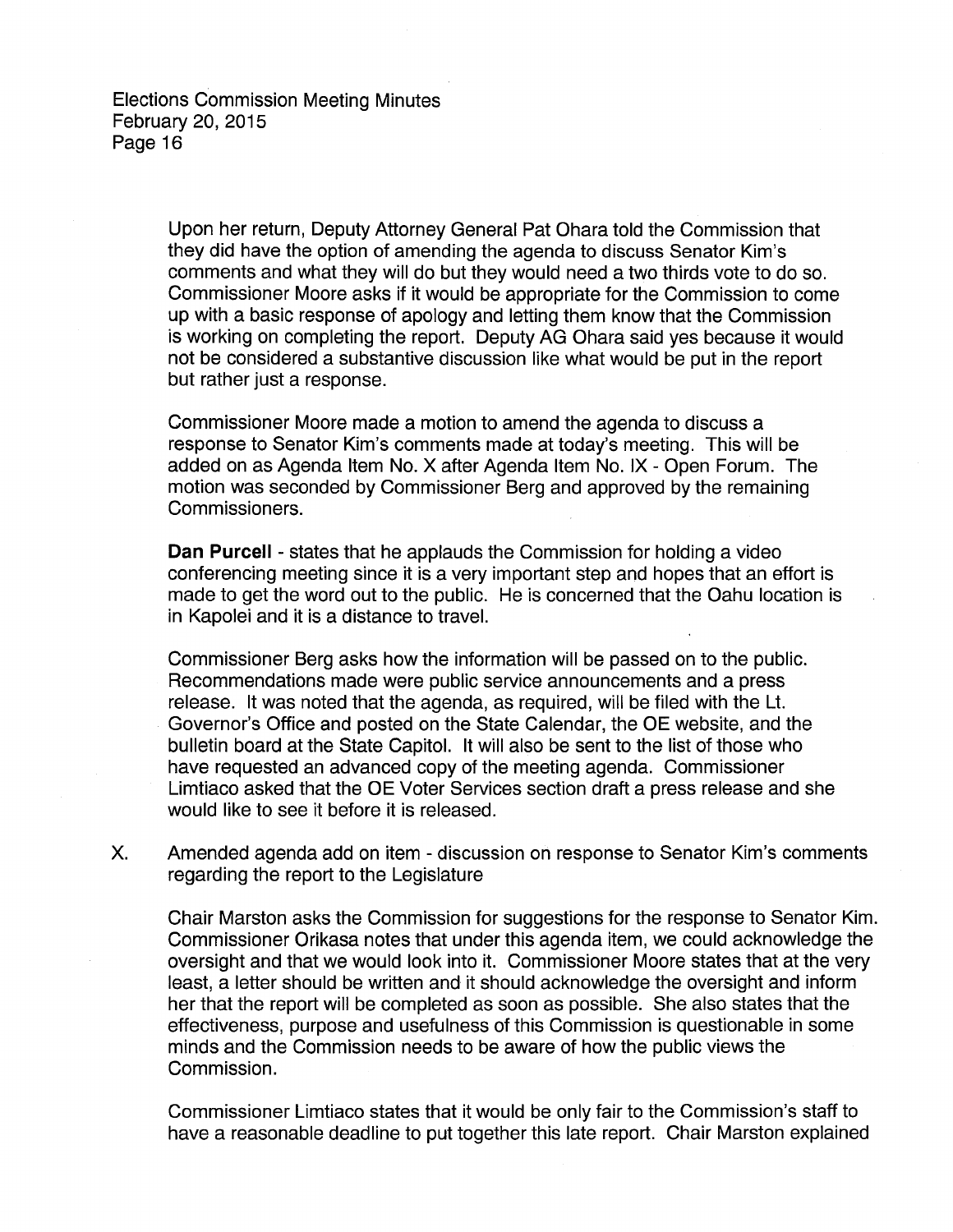to Commissioner Limtiaco that the Elections Commission has no staff and the report will have to put together by the Commission. He explains that he may ask for some assistance from General Counsel Schulaner and the Attorney General but the report itself is put together by the Commission. He then asks if a subcommittee should be formed because he feels the Commission should be together to discuss and agree on what should be reported. He states that he will draft the letter to Senator Kim and circulate it for comments from the Commission. Commissioner King asks if the section that the Senator quoted could be circulated so that the Commission knows what is required.

Commissioner Berg states that the purpose of the Commission submitting a report of the operations of elections to the Legislature is so that they can take action and come up with legislation to address the concerns the Commission has. She feels that the Commission has missed that opportunity and questions if a report should be submitted. She feels that there should be an acknowledgement that there was an oversight and say that it will not happen again.

Commissioner Moore feels that it is the Commission's responsibility to make an attempt to complete the report and show that an effort is being made to be compliant with the requirement since the Senator did comment about it at today's meeting. She also feels that the report, even though submitted late, can be used in the future to address the concerns the Commission may have.

Chair Marston will pass on the language that Commissioner King has asked for. He will also ask for input from the Commission and have it sent to the Commission Secretary to have it assembled so that the draft report can be presented at the next Commission meeting for review.

Commissioner Young agrees with the Chair's recommendations. The Chair asks for a motion requesting that he prepare a draft report, have the Commission Secretary circulate the draft among the Commission to solicit their comments. The responses will be compiled by the Commission Secretary and presented for discussion at the next Commission meeting. The motion was seconded by Commissioner Young and approved by the remaining Commissioners.

Commissioner Vierra asked the Chair since the Commission has no staff, who is responsible for keeping track of what is to be prepared by the Commission. Chair Marston did not have an answer for that but feels that he should bear part of that responsibility. He states that he will discuss this with the Deputy AG to come up with a solution.

Ms. Mason from the LWV suggests that a request be made for staff for the Commission. Dan Purcell also suggests that a request for funds from DAGS be made for the Commission's expenses.